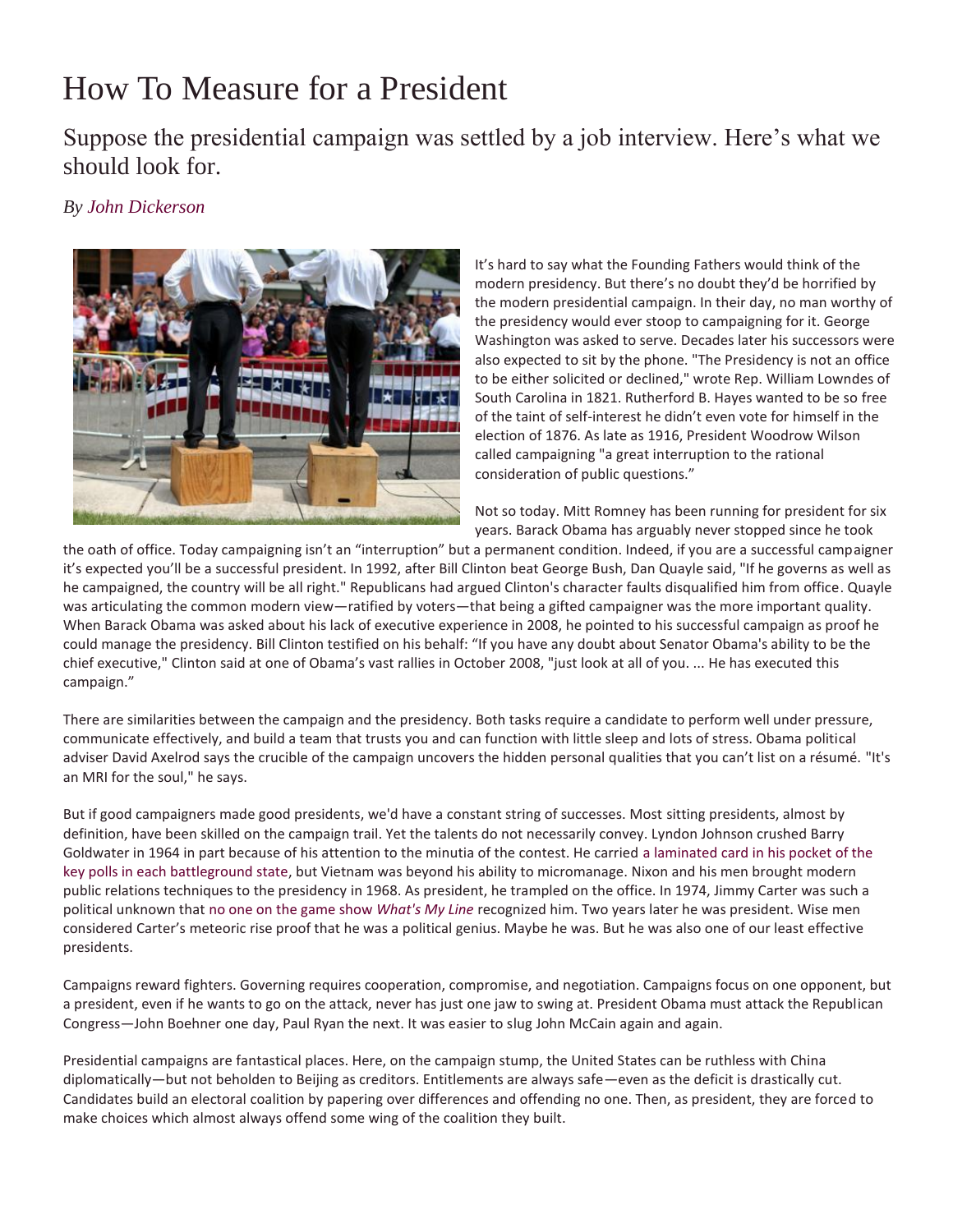When voters evaluate a candidate's character, they tend to be Manichean: Candidates are only one thing or its opposite. A candidate is either a leader or a ponderous professor, a man of the people or an elitist, the real deal or a phony. One-dimensional characterizations makes for easy political attacks and self-satisfaction among those who simply want to affirm their existing ideologies. It is the laziness underpinning much talk radio, but it misses the essential paradox of the presidency: presidents move between both ends of a spectrum.

The cheap political critique of Mitt Romney is that he flip-flops. His opponents point this out as if that's all you need to know to disqualify him. But malleability is a necessary quality in a president. (Constancy has a nice romantic ring to it, but does anyone want a leader who sets a course and then refuses to change it no matter what?) It's more fruitful to examine the specific cases where Romney showed flexibility, compare them with cases when President Obama changed his position, and then decide which candidate acted out of a lack of conviction and which was simply light on his feet.

You can test presidential candidates by measuring them against the current occupant. Or you can hold them up against an idealized version and see how they do. It's probably fairest to match their promises with their skills. Mitt Romney promises to repeal the Affordable Care Act and replace it with an alternative. For those who hate Obamacare, that's all they need to hear. But simply asking "How?" puts us in a better position to evaluate his theoretical presidency. He'll need a majority in Congress if he wants to follow through on this promise. The Democrats might still control the Senate. That means Romney will need considerable skill working with the other party to get what he wants. What experience in his background gives us confidence that he'll have the tools for the job he assigns himself? He'll also be facing the "fiscal cliff"—an immediate bewildering thicket of tax cuts and spending reductions. How will he manage that *and* take on repealing health care? Isn't one of these more important than the other? That raises questions about his priorities and how he sets them. Is he a pragmatist? Or is he an ideologue? Does he have the perseverance to handle both jobs? Would any president?



Maybe there is a better way to evaluate our presidential candidates, and come to more reliable conclusions about which ones are likely to have the skills actually required for the job.

Al Gore once suggested that running for president was like a job interview. But suppose the current presidential campaign were [an](http://www.pbs.org/newshour/bb/politics/july-dec00/SGpre_debate-10-3.html)  [extended job interview, conducted by the American people.](http://www.pbs.org/newshour/bb/politics/july-dec00/SGpre_debate-10-3.html) Candidates are so guarded, the hiring committee would have little to go on. *He speaks a great deal but says so little. All I really know is that he loves this company and thinks its best days are ahead of it. He thinks the head office in D.C. is out of touch with customers. Great teeth.* No applicant would ever get a job giving the vague answers our candidates do.

The usual proposed remedy for the sorry state of our presidential campaigns is more focus on the issues. That's important in order to learn what a candidate believes, to see if he can set priorities, and to judge whether he has the candor to say it out loud. But it's not enough for a president merely to have a position. He has to have the skill necessary to follow through on his promises and translate his position into policy.

Another idea for improving campaigns is to focus more on the character of candidates, which may get us closer to understanding how they would operate in the Oval Office. That's also a promising notion, but the way we end up judging candidates' characters is pretty silly—by looking for press conference gaffes, dissecting the meals they ate when they were a young married couple, or assessing the way they play basketball.

So here's a thought: What if we approached presidential campaigns the way a large corporation approaches its search for a new chief executive? The purpose of the campaign would be to test for the skills and attributes actually required for the job. Companies such as McDonald's and Target do this even at the junior levels. Applicants are asked questions like "Tell us about a conflict at work you helped resolve" and "What's the biggest obstacle you overcame?" The qualities employers are seeking are the same ones voters should be looking for in presidential candidates: initiative, experience, creativity, and problem solving.

Alas, when candidates are asked questions that might shed some light on these abilities, they run or dodge. They're trained not to answer hypothetical questions and to tell only heroic tales about their past.

Well, nuts. That doesn't mean we can't try to ask these questions anyway. This series will look at the qualities a president actually needs to do the job as a way to better test for them during a presidential campaign. It's hard to say which attributes are most necessary for a president, if for no other reason than we don't know what he will face. It's also hard to put your finger on how to